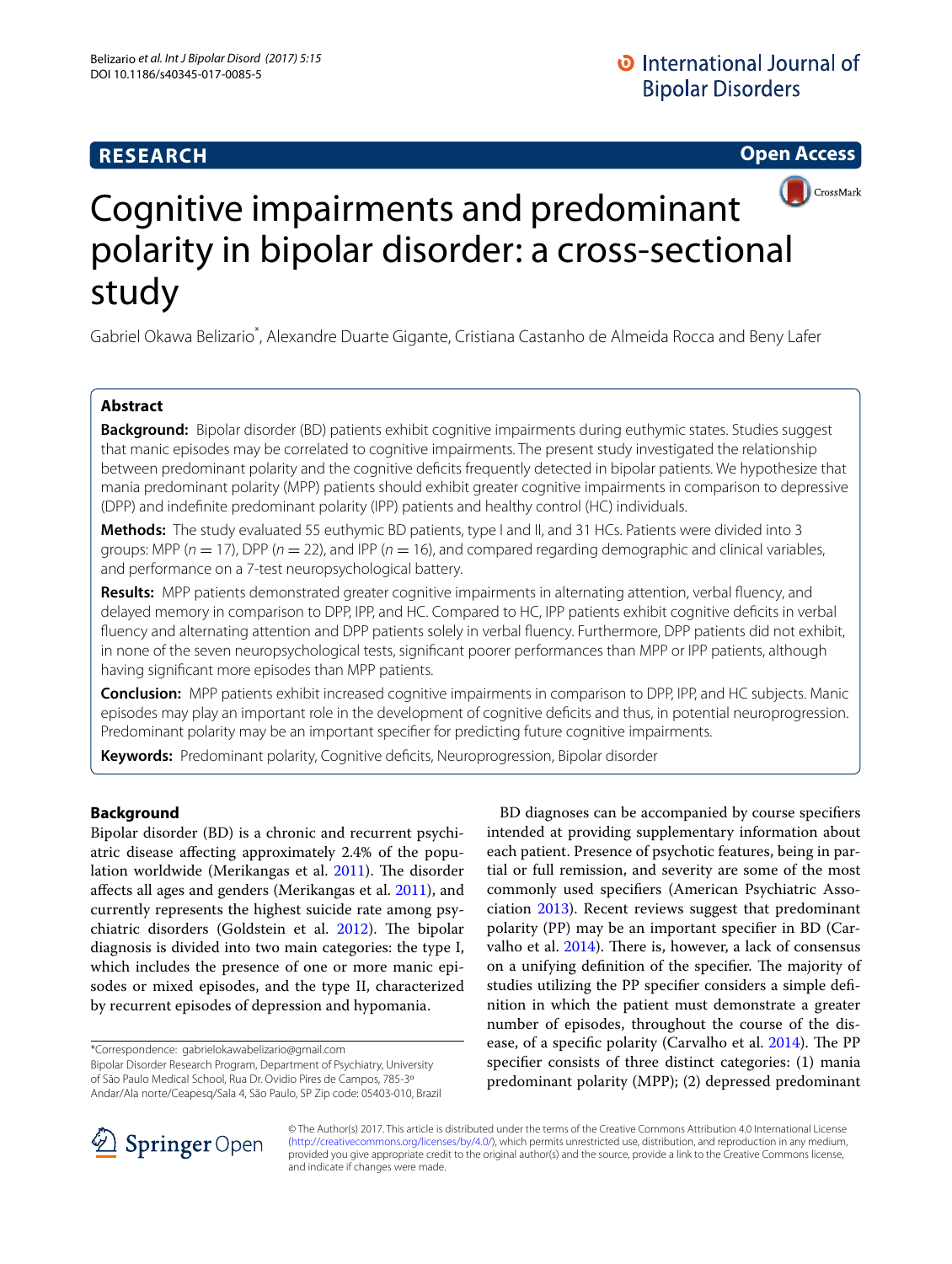polarity (DPP); and (3) indefnite predominant polarity (IPP). Patients with MPP and DPP specifers exhibit signifcant diferences when compared; DPP has been associated with higher rates of suicide attempts, and MPP, with higher rates of substance abuse and earlier onset of symptoms (Carvalho et al. [2014\)](#page-5-2).

Recent studies encountered pertinent evidence suggesting the presence of neuroprogression in BD patients. The concept of neuroprogression includes measurable impairments in the cognitive and behavioral domains associated with the course of the disorder (Berk [2008](#page-5-3)). In euthymic bipolar patients, Latalova et al. ([2011\)](#page-5-4) found stable and lasting cognitive impairments in the domains of sustained attention, memory, and executive functions. Bourne et al. ([2013\)](#page-5-5), in an individual patient meta-analysis, found cognitive impairments, in euthymic bipolar patients, in all 11 measures from the neuropsychological tests California or Rey Verbal Learning Task (VLT), Trail Making Test (TMT), Digit Span, and/or Wisconsin Card Sorting Task, after controlling for IQ, age, and gender. Furthermore, studies suggest that manic episodes may be correlated to the presence of cognitive impairments in bipolar patients. Cavanagh ([2002](#page-5-6)) found a negative correlation between performance in the CVLT test (California Verbal Learning Test) and number of past manic episodes and López-Jaramillo et al. ([2010\)](#page-5-7), in bipolar I patients, found a negative correlation between the number of manic episodes and performance on neurocognitive tests. In this study, number of depressive episodes, chronicity of the disorder, age of onset, and medication revealed no relationship to performance in the same tests. Lastly, Murphy et al. ([2001](#page-5-8)) found manic, but not depressed, patients made suboptimal decisions—an impairment that correlated with the severity of their illness.

This study investigated the relationship between the PP specifier and the cognitive deficits often found in bipolar patients. Considering the association of manic episodes to cognitive impairments, and the higher frequency of manic episodes in MPP patients in comparison to depressive episodes, the study hypothesized that MPP patients should exhibit greater cognitive impairments in comparison to DPP and IPP patients and to healthy control (HC) individuals.

# **Methods**

The clinical group consisted of diagnosed bipolar patients, selected from the outpatient clinic of the Bipolar Disorder Research Program at the Institute of Psychiatry of the University of São Paulo Medical School. Clinical and demographic variables, including the number of episodes and their respective polarities, were collected utilizing the SCID-CV (First et al. [1996](#page-5-9)). Participants had to present, during the course of the disease, a higher frequency of episodes of one pole in order to be included into either the MPP or the DPP groups. Patients who had the same number of manic and depressive episodes were assigned to the IPP group. Mixed episodes were not considered in this study for determining predominant polarity. The HC group consisted of volunteers devoid of any psychiatric diagnoses. This research has been approved by the Ethical Committee of the Hospital das Clínicas da Faculdade de Medicina da Universidade de São Paulo (Protocol number 793/03), and all participants have signed an informed consent form.

Inclusion criteria to the clinical group required: a diagnosis of BD, type I or type II, in accordance to diagnostic and statistical manual of mental disorders (5th ed.) (American Psychiatric Association [2013\)](#page-4-0); be 18–50 years old of age; attest completion of primary school; and be in an euthymic state for the past 2 weeks, the latter defned by a score lower than 7 in the Hamilton scale for depression—21 items (Hamilton [1960](#page-5-10)) and in the Young Mania scale (Young et al. [1978\)](#page-5-11). Patients presenting substanceinduced disorders, schizoafective disorder, mental retardation, dependence or abuse of drugs, and/or alcohol in the past 6 months, history of seizures, consumption of benzodiazepines within the past 6 months, or an IQ (intelligence quotient) below 80 were not included in the clinical sample. Inclusion to the HC group required the following: residence in São Paulo; be 18–50 years of age; and a score lower or equal to 5 in the Self Report Questionnaire (SRQ-20) (Harding et al. [1980](#page-5-12)), which assessed the presence of psycho-emotional disturbances and has been validated in the Brazilian population (Mari and Williams [1986\)](#page-5-13). Individuals presenting any psychiatric disorders, acute and chronic clinical conditions, dependence of alcohol or psychoactive drugs, or an IQ lower than 80 were excluded from the HC group.

All participants were individually submitted to a neuropsychological battery of 7 tests. The tests were selected according to their respective areas of evaluation: attention, verbal fuency, planning, and memory. A single researcher administered all tests and was blind to the clinical status and group of the participants. The neuropsychological tests utilized in this study and their respective domains of assessment were as follows: (1) Stroop Color–Word Test (Spreen and Strauss [1998](#page-5-14)): assessing mental fexibility and inhibitory control; (2) Verbal Fluency—FAS (Spreen and Strauss [1998\)](#page-5-14): assessing verbal fuency, inhibitory control and the correct use of strategies; (3) Trail Making Test (Spreen and Strauss [1998](#page-5-14)): assessing alternating attention; (4) Logical Memory I and II (Wechsler [1997](#page-5-15)): assessing verbal memory; (5) List of Words (Wechsler [1997\)](#page-5-15): Assessing learning and susceptibility to interference in attentional processes;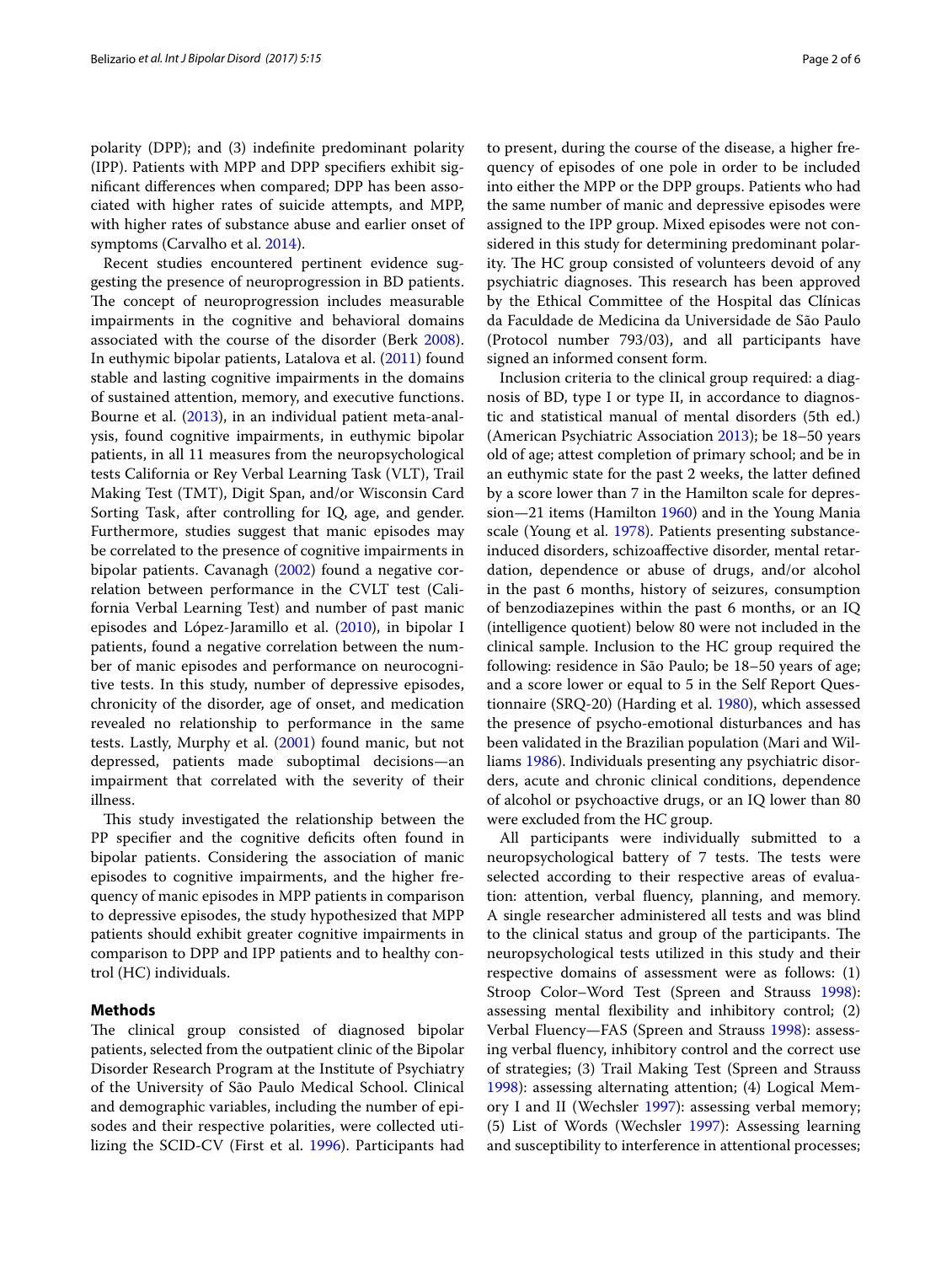(6) Memory for Scenes (Wechsler [1997\)](#page-5-15): assessing visual memory; and (7) Rey Complex Figure (Rey [1941](#page-5-16)): assessing planning and problem solving.

The study employed an analysis of variance (ANOVA) to assess the presence of signifcant diferences between demographic variables and the Chi-squared independence test to assess the presence of signifcant diferences between clinical variables. A one-way analysis of covariance (ANCOVA) compared performance between groups in the seven neuropsychological tests and a Fisher's least signifcant diference (LSD) post hoc test was conducted, on the variables exhibiting signifcant efects by the ANOVA, in order to identify which pairs of groups significantly differed among them. The alpha level that defned signifcance was 0.05 and the analyses were conducted using the IBM SPSS 21.0 statistical package.

## **Results**

The study evaluated 86 participants in total, 33 males and 53 females (38% and 62% of the total sample respectively). The average age was 37 years old  $(SD = 9.9)$ . The clinical group consisted of 55 patients (64% of the total sample) divided into 3 groups: (1) 17 MPP patients; (2) 22 DPP patients; and (3) 16 IPP patients. The MPP group included 17 bipolar I patients and zero bipolar II patients; the DPP group included 14 bipolar I patients and 4 bipolar II patients; and the IPP group included 9 bipolar I patients and zero bipolar II patients. The HC group consisted of 31 individuals. A one-way between subjects ANOVA (analysis of variance) (Table  $1$ ), comparing the effects of predominant polarity on demographic variables (age, years of schooling and estimated IQ) and clinical variables (time since onset and number of episodes), revealed significant results for number of manic  $[F(3,73) = 12.642]$ ,  $p < 0.001$  and depressive  $[F(3,66) = 20.353, p < 0.001]$ episodes, which was expected due to the method patients were assigned to groups, and total number of episodes, with DPP presenting more past episodes than the other groups  $[F(2,52) = 9.955, p < 0.001]$ . A Chi-squared test of independence (Table [1](#page-2-0)) was performed in order to examine the association between predominant polarity and psychiatric comorbidities in BD patients. The relationship between these variables was not signifcant.

A one-way between subjects analysis of covariance (ANCOVA) (Table [2\)](#page-3-0), controlling for number of episodes, revealed significant results on the List A  $[F(4,84) = 3.623,$  $p = 0.014$ ] and B [ $F(3,84) = 4.662$ ,  $p = 0.002$ ] from the List of Words Test, on the variable Delayed Memory  $[F(3,84) = 3.231, p = 0.025]$  from the Logical Memory I and II Test, on Trail A  $[F(3,84) = 4.829, p = 0.011]$ from the Trail Making Test, and on the Verbal Fluency Test—FAS  $[F(3,84) = 10.646, p < 0.001]$ . The other neuropsychological tests utilized in this study did not exhibit signifcant results (Table [2\)](#page-3-0). Years of schooling  $(p = 0.105)$  and estimated IQ  $(p = 0.900)$ , which could infuence performance on neuropsychological tests, and

<span id="page-2-0"></span>**Table 1 Demographic and clinical variables of MPP, DPP, and IPP, and HC subjects**

| <b>Characteristics</b>           | <b>MPP</b><br>$(n = 17)$ | <b>DPP</b><br>$(n = 22)$ | <b>IPP</b><br>$(n = 16)$ | HC<br>$(n = 31)$ | p value |
|----------------------------------|--------------------------|--------------------------|--------------------------|------------------|---------|
| Age (years)*                     | 37.94 (10.30)            | 36.68 (10.11)            | 39.63 (13.80)            | 35.35 (6.96)     | 0.550   |
| Gender (% male)*                 | 47.0                     | 45.4                     | 31.2                     | 32.2             | 0.606   |
| Age of onset (years)*            | 23.83 (9.66)             | 25.00 (5.83)             | 21.66 (10.78)            | -                | 0.690   |
| Years of schooling*              | 12.47 (2.57)             | 12.82 (1.87)             | 12.63 (1.96)             | 11.74 (1.98)     | 0.260   |
| Estimated IQ*                    | 93.35 (8.80)             | 101.95 (10.25)           | 99.00 (12.36)            | 97.23 (9.50)     | 0.073   |
| Time since onset of illness*     | 10.50 (8.73)             | 10.27 (5.96)             | 11.00 (8.02)             |                  | 0.977   |
| Number of manic episodes*        | 5.06(5.14)               | 2.56(2.45)               | 4.00(2.93)               |                  | < 0.001 |
| Number of depressive episodes*   | 2.07(1.43)               | 8.21(6.62)               | 4.75 (4.06)              | -                | < 0.001 |
| Number of episodes*              | 7.82(6.23)               | 16.59 (10.09)            | 6.75(3.99)               | -                | < 0.001 |
| Psychotic symptoms**             | 11(64.7)                 | 8(44.4)                  | 3(37.5)                  | 0(0)             | 0.338   |
| Substance dependence**           | 4(23.5)                  | 7(31.8)                  | 2(12.5)                  | 0(0)             | 0.384   |
| Anxiety disorders**              | 9(52.9)                  | 11(50)                   | 6(37.5)                  | 0(0)             | 0.986   |
| Social phobia**                  | 1(5.8)                   | 3(13.6)                  | 3(18.7)                  | 0(0)             | 0.534   |
| Specific phobia**                | 2(11.7)                  | 0(0)                     | 0(0)                     | 0(0)             | 0.098   |
| Obsessive-compulsive disorder**  | 2(11.7)                  | 3(13.6)                  | 2(12.5)                  | 0(0)             | 0.984   |
| Post-traumatic stress disorder** | 1(5.8)                   | 0(0)                     | 0(0)                     | 0(0)             | 0.438   |

*MPP* mania predominant polarity; *DPP* depressive predominant polarity; *IPP* indefnite predominant polarity; *Control* healthy subjects

The significance for the italic values are for  $p < 0.05$ 

\* Results expressed as mean (SD)—one-way ANOVA

\*\* Results expressed as frequency (%)—Chi-squared test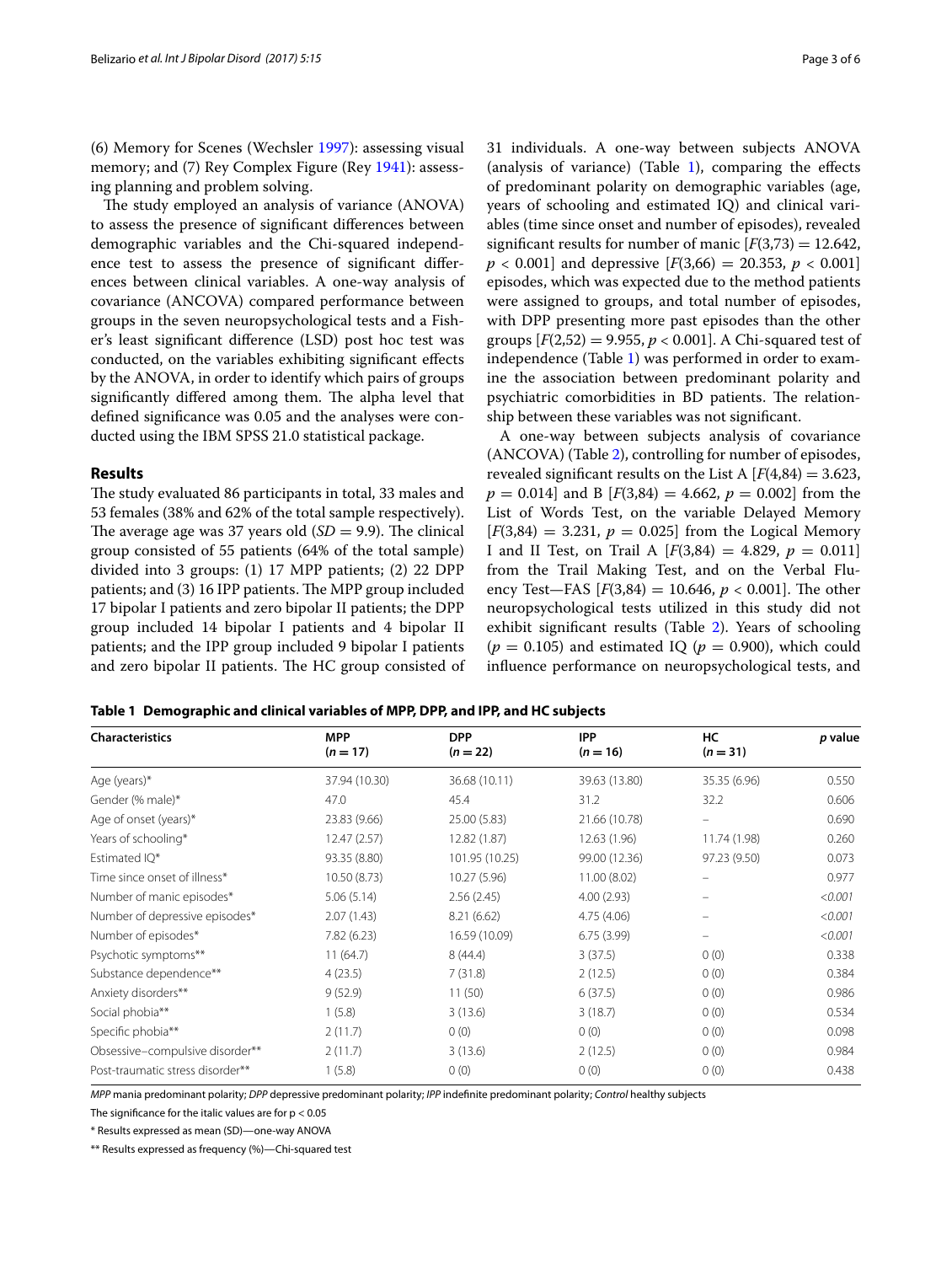| Neuropsychological tests  | <b>MPP</b><br>$(n = 17)$     | <b>DPP</b><br>$(n = 22)$ | <b>IPP</b><br>$(n = 16)$  | HC<br>$(n = 31)$         | p value |
|---------------------------|------------------------------|--------------------------|---------------------------|--------------------------|---------|
| Memory for scenes         |                              |                          |                           |                          |         |
| Immediate recall          | 32.38 (11.17)                | 35.45 (11.10)            | 30.13 (11.65)             | 37.65 (10.99)            | 0.104   |
| Latent recall             | 30.25 (11.41)                | 34.50 (12.31)            | 30.50 (12.13)             | 37.06 (12.28)            | 0.138   |
| List of words             |                              |                          |                           |                          |         |
| List A                    | 27.00 (5.83) <sup>a</sup>    | 29.36 (6.79)             | 27.25 (6.99) <sup>a</sup> | 32.26 (5.58)             | 0.014   |
| List B                    | 5.81 $(2.45)^a$              | 7.05(2.28)               | 5.50 $(2.42)^a$           | 8.00(2.50)               | 0.002   |
| Number of trials          | 4.19 (1.04)                  | 4.59 (1.59)              | 3.88 (1.50)               | 4.90(1.60)               | 0.135   |
| Logical Memory I and II   |                              |                          |                           |                          |         |
| Immediate recall          | 20.69 (5.91)                 | 22.45 (6.83)             | 22.75 (5.89)              | 23.48 (7.47)             | 0.766   |
| Total recall              | 32.63 (9.80)                 | 36.91 (10.47)            | 36.88 (9.08)              | 38.13 (11.24)            | 0.503   |
| Delayed Memory            | $16.94(5.78)^{a,b}$          | 22.41 (7.72)             | 20.75 (6.28)              | 23.55 (8.52)             | 0.025   |
| <b>Recognition Memory</b> | 23.94 (3.06)                 | 24.45 (3.61)             | 24.19 (4.62)              | 24.45 (3.77)             | 0.766   |
| Stroop Color-Word Test    |                              |                          |                           |                          |         |
| Stroop Test, Card 1       | 23.60 (34.36)                | 15.86 (3.88)             | 15.25 (4.02)              | 12.84 (2.69)             | 0.120   |
| Stroop Test, Card 2       | 23.67 (16.45)                | 19.50 (6.41)             | 18.31 (5.13)              | 16.45 (3.84)             | 0.073   |
| Stroop Test, Card 3       | 29.80 (7.89)                 | 26.23 (9.211)            | 33.31 (11.31)             | 26.84 (8.92)             | 0.090   |
| Trail Making Test         |                              |                          |                           |                          |         |
| Trail A                   | 44.25 (21.03) <sup>a,c</sup> | 35.05 (12.24)            | 33.25 (12.65)             | 32.13 (10.12)            | 0.011   |
| Trail B                   | 102.60 (40.96)               | 82.14 (30.17)            | 95.69 (40.95)             | 78.71 (32.03)            | 0.080   |
| Errors trail A            | 0.07(0.26)                   | 0.09(0.29)               | 0(0)                      | 0.13(0.43)               | 0.689   |
| Errors trail B            | 0.80(1.42)                   | 0.50(1.10)               | 0.75(1.48)                | 0.97(1.88)               | 0.971   |
| Verbal Fluency Test-FAS   |                              |                          |                           |                          |         |
| Verbal Fluency            | 28.25 (9.50) <sup>a,b</sup>  | $35.14(7.65)^a$          | 30.88 $(5.11)^a$          | 38.74 (7.52)             | < 0.001 |
| Rey complex figure        |                              |                          |                           |                          |         |
| Adequate representation   | 31.91 (4.39)                 | 33.16 (3.19)             | 32.00 (3.52)              | 33.21 (2.92)             | 0.483   |
| Adequate planning         | 9.50(7.14)                   | 12.13 (5.77)             | 12.50 (10.28)             | $\overline{\phantom{0}}$ | 0.588   |

<span id="page-3-0"></span>**Table 2 Neuropsychological tests' scores from bipolar patients with MPP, DPP, and IPP specifers, and HC**

Results expressed as mean (SD)—one-way ANCOVA

*MPP* mania predominant polarity; *DPP* depressive predominant polarity; *IPP* indefnite predominant polarity; *Control* healthy subjects

Post hoc: <sup>a</sup> compared to HC; <sup>b</sup> compared to DPP; <sup>c</sup> compared to IPP;  $p < 0.05$ 

The significance for the italic values are for  $p < 0.05$ 

gender ( $p = 0.187$ ), due to the greater number of female participants, did not exhibit signifcance in the Levene's Test, suggesting homogeneity of the variables among the groups.

A Fisher's least signifcant diference (LSD) post hoc test was conducted, on the variables exhibiting signifcant efects by the ANCOVA, in order to identify which pairs of groups signifcantly difered among them. In the Trail A, the post hoc revealed a signifcant inferior performance for the MPP group in comparison to the IPP [44.25 (21.03); 33.25 (12.69);  $p = 0.015$ ] and HC [44.25 (21.03); 32.13 (10.12); *p* = 0.001] groups. Performance in the Verbal Fluency Test—FAS was signifcantly inferior for the MPP group in comparison to the DPP [28.25 (9.49); 35.14 (7.65); *p* = 0.013] and HC [28.25 (9.49); 38.74  $(7.51)$ ;  $p < 0.001$ ] groups, for the IPP group in comparison to the HC group [30.88 (5.11); 38.74 (7.51); *p* < 0.001] and also for the DPP group in comparison to the HC group [35.14 (7.65); 38.74 (7.51);  $p = 0.003$ ]. The List A, from the List of Words Test, revealed signifcant inferior performances for the MPP group in comparison to the HC group [27.00 (5.83); 32.26 (5.58); *p* = 0.005], and for the IPP group in comparison to the HC group [27.25 (6.99); 32.26 (5.58);  $p = 0.007$ ]; in List B, from the same test, MPP patients performed inferiorly than HC patients [5.81 (2.45); 8.00 (2.50);  $p = 0.002$ ], and IPP patients also performed inferiorly than HC patients [5.50 (2.42); 8.00 (2.50);  $p = 0.001$ ]. Lastly, the variable Delayed Memory, from the Logical Memory I and II Test, revealed an inferior performance from MPP patients in comparison to the DPP [16.94 (5.77); 22.41 (7.72);  $p = 0.039$ ] and HC [16.94 (5.77); 23.55 (8.51); *p* = 0.021] groups.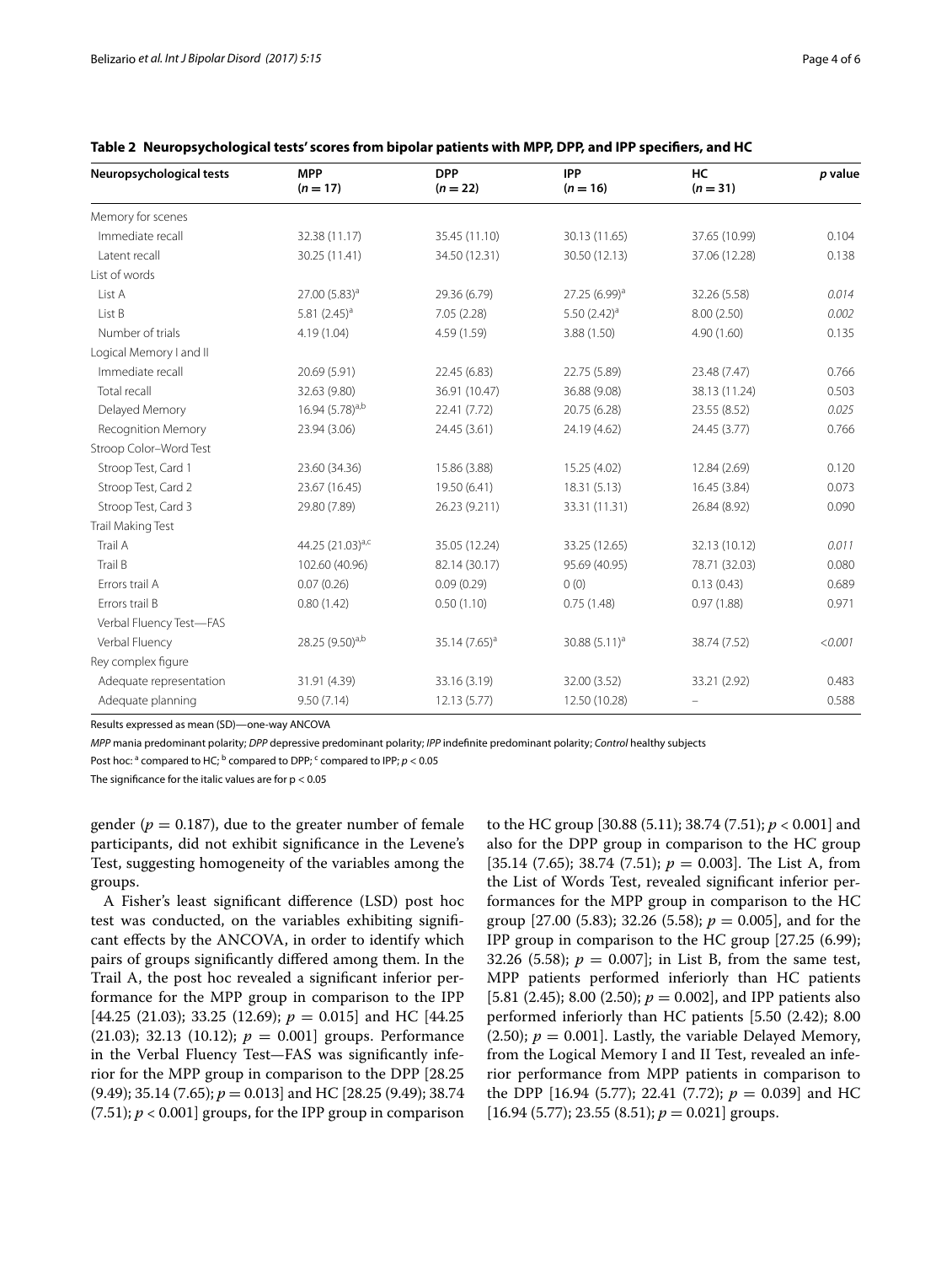# **Discussion**

The results were supportive of the hypothesis made previously to the start of the current study, which predicted greater cognitive impairments in MPP patients in comparison to DPP, IPP, and HC subjects. The results revealed that MPP patients exhibit signifcant poorer performances, in comparison to the DPP, IPP, and HC groups in alternating attention, verbal fuency, and delayed memory. DPP patients demonstrated poorer performances, in comparison to the HC group only on the Verbal Fluency Test. Furthermore, DPP patients did not exhibit, in none of the seven neuropsychological tests, signifcant poorer performances than MPP or IPP patients, suggesting that DPP patients who participated in the study are possibly less afected by neuroprogression than MPP and IPP patients. This has occurred even though DPP patients had signifcantly more episodes throughout the course of the disorder than MPP patients, suggesting that cognitive impairment may be associated with episodes' polarity rather than number of episodes.

Our study also found that IPP patients exhibited impaired performances in three neuropsychological tests (List of Words Test A and B, and Verbal Fluency Test) when compared to HC. However, in none of the tests, IPP patients exhibited poorer performances than MPP patients, suggesting that IPP patients may have greater cognitive impairments than HC, but less than MPP patients. These results reinforce the hypothesis that manic episodes may play a signifcant role in the development of cognitive impairments. IPP patients demonstrate a higher proportion of manic episodes on the total number of episodes in comparison to DPP patients and a lower proportion in comparison to MPP patients, which are congruent to the results found in this study.

A possible alternative explanation for cognitive impairments in MPP patients concerns the use of medications. Certain psychotropic medications, such as antipsychotics, are most often prescribed during manic episodes and have been associated to cognitive deficits. The present study did not control for medications, and therefore, the results may have been infuenced by it.

The presence of psychotic symptoms, which has been associated with the development of cognitive defcits in schizophrenic patients (Strauss [1993](#page-5-17)), was not signifcantly diferent between the groups in this study, suggesting that manic episodes, accompanied, or not, by psychotic features, may be detrimental to cognitive functioning by itself.

The study is limited due to the relative small sample size of each subgroup, its cross-sectional design, which only enables associations rather than inferring causality between variables, and the lack of assessment on the infuence of psychotropic medications on cognitive measures. The concept of predominant polarity utilized in this study is also limited due to the exclusion of mixed episodes as polarity specifers. Furthermore, due to underpowered comparisons, the negative results may be inconclusive and therefore should be taken with caution.

The study's overall results suggest that the PP specifier is associated with diferent patterns of cognitive defcits and that MPP patients are more afected than patients with depressive and indefnite predominant polarities. Although underpowered, these fndings are clinically relevant because it provides clinical professionals with a new prognostic tool and enables the development of new therapeutic schedules that addresses the problem of future cognitive deficits. Finally, the PP specifier may be utilized as an instrument to further understand the complex neuroprogression of the disorder.

#### **Abbreviations**

BD: bipolar disorder; PP: predominant polarity; MPP: mania predominant polarity; DPP: depressive predominant polarity; IPP: indefnite predominant polarity; HC: healthy control group.

## **Auhors' contributions**

GOB, CCAR, and BL designed the study. CCAR collected the data. GOB conducted the statistical analysis and GOB, ADG, CCAR, and BL drafted the manuscript. All authors have contributed to this study. All authors read and approved the fnal manuscript.

#### **Acknowledgements**

Not applicable.

#### **Competing interests**

All authors declare that they have no competing interests.

#### **Consent for publication**

All participants in the study have agreed and signed an informed consent form regarding the publication of the data collected.

#### **Ethics, consent and permissions**

This research has been approved by the Ethical Committee of the Hospital das Clínicas da Faculdade de Medicina da Universidade de São Paulo. Protocol number 793/03.

All participants have signed an informed consent form and were thoroughly explained about the experiment.

#### **Funding**

BL is supported by Brazilian Federal research grants and scholarships from CNPq and CAPES. GOB, CR, and CCAR received no funding to conduct this study.

## **Publisher's Note**

Springer Nature remains neutral with regard to jurisdictional claims in published maps and institutional afliations.

Received: 6 October 2016 Accepted: 27 February 2017 Published online: 12 May 2017

### **References**

<span id="page-4-0"></span>American Psychiatric Association. Diagnostic and statistical manual of mental disorders. 5th edn. Washington: American Psychiatric Publishing; 2013.